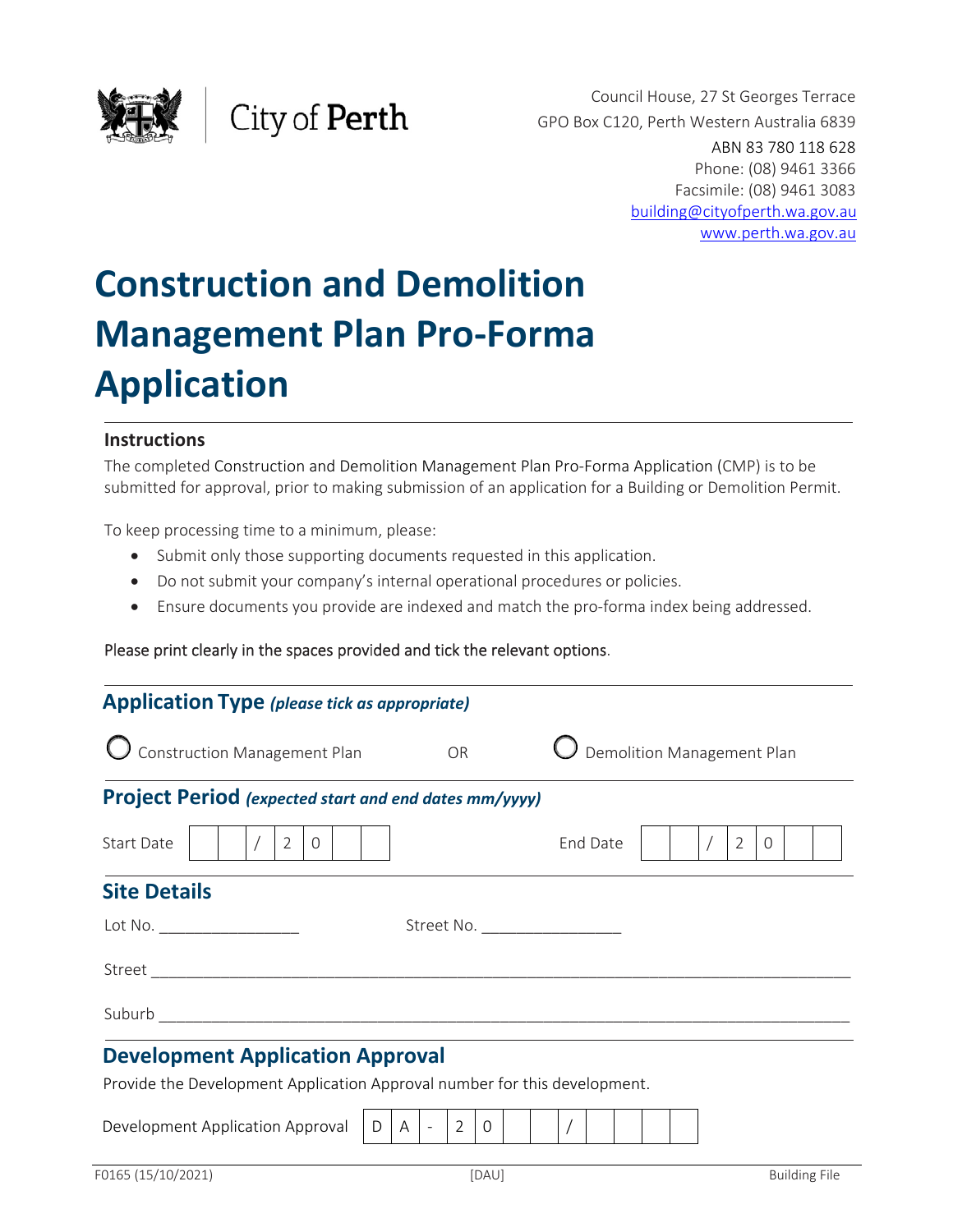## **Company Details**

|                             | Postcode __________________ |  |  |  |  |
|-----------------------------|-----------------------------|--|--|--|--|
| <b>Site Manager Details</b> |                             |  |  |  |  |
|                             |                             |  |  |  |  |
|                             |                             |  |  |  |  |
|                             |                             |  |  |  |  |
|                             |                             |  |  |  |  |

# **1. Managing Public Safety and Site Security**

#### **1.1. Essential Site Contact Person** *(contactable 24 hours a day)*

All noise and nuisance complaints are to be managed onsite in the first instance. Signage specifying any security measures and contact details of an essential site person who is contactable 24 hours a day must be erected at the entrance.

| $\overline{\phantom{0}}$ |  |
|--------------------------|--|
|                          |  |

Mobile **Lating Structure** 

## **1.2. Community Information and Engagement Plan** *(please tick as appropriate)*

*(Not required for Single Residents and Out Buildings – Select N/A)* 

A Community Information and Engagement Plan is to be prepared detailing how the local community and businesses within 100 metre radius of the site will be kept informed on the progress of the development. The City may request a larger area than 100‐metres.

An initial community information letter is to be delivered prior to the commencement of the project, thereafter at 6 monthly intervals. The community information letter must include the following:

- Business Name, Address, Phone No. and Email Address.
- Site Manager's Name and Mobile Phone No.
- Project Period expected commencement and completion dates.
- Project Details purpose of works (Construction of ... or Demolition of ...).
- The letter shall state that all complaints should be addressed to the Site Manger.

 $\bigcirc$  - Community Information and Engagement Plan is attached.  $\bigcirc$  O - N/A

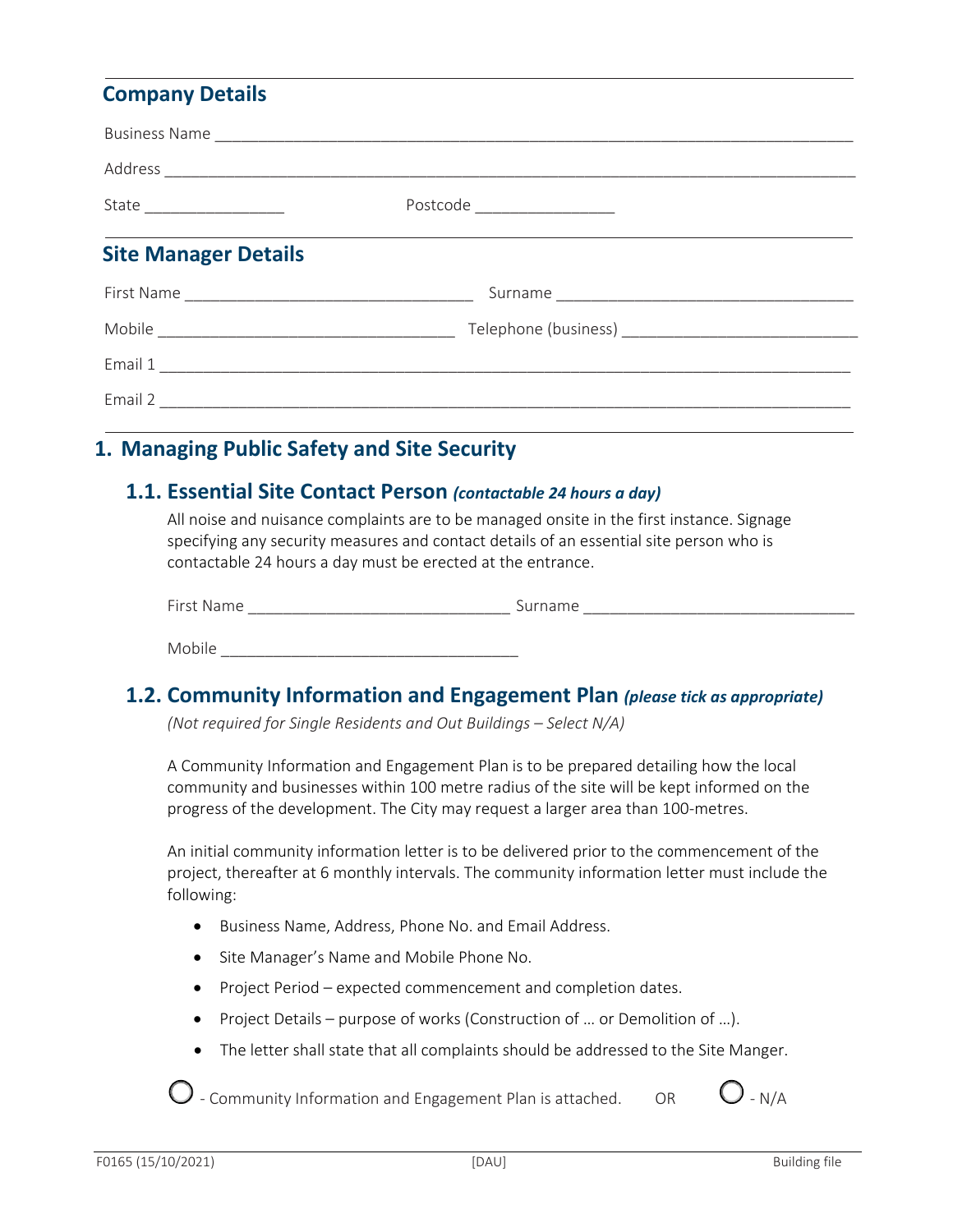# **1.3. Complaints Management Plan**

A Complaints Management Plan is to be prepared detailing how complaints will be actioned. The designated Site Manager is to promptly respond to all complaints. All parking and noise complaints must be actioned within one hour of receiving the complaint.

A Complaints Register is to be accurately maintained and upon request, made available to the City. The complaints register must include the following:

- Name of person making the complaint.
- Date and time of complaint.
- Action taken to resolve the complaint.

 $\Box$  - Complaints Management Plan is attached.

# **1.4. Public Safety and Site Security**

Public safety provisions and security measures will be required to prevent unauthorised access to the site. Provide details of how public safety provisions and security measures will be implemented to prevent unauthorised access to the site.

## **2. Managing Footpaths, Verges and Roads**

#### **Protection of City Assets**

The developer, builder or demolition contractor (contractor) is responsible for the protection of the City's assets during the works. This includes ensuring street trees are protected, drainage gullies, roads, footpaths and tree pits remain free from any sand or debris emanating from the site.

#### **Work Bonds**

In accordance with the current City of Perth Schedule of Fees, a works bond deposit will be individually assessed for the project and where a works bond is required, the works bond amount must be paid prior to issue of the building or demolition permit.

The contractor will be responsible for all reinstatement costs of the road reserve during and on completion of works. All reinstatements to comply with the City's Design and Construction Notes.

On completion of all works, the contractor is to submit to the City, a Notice of Completion (BA7) and where a works bond was paid, can then apply for a refund using the City's online website system.

#### **Power, Gas and Water Services**

The City does not support services to be located on the road reserve, all services must be located within the property.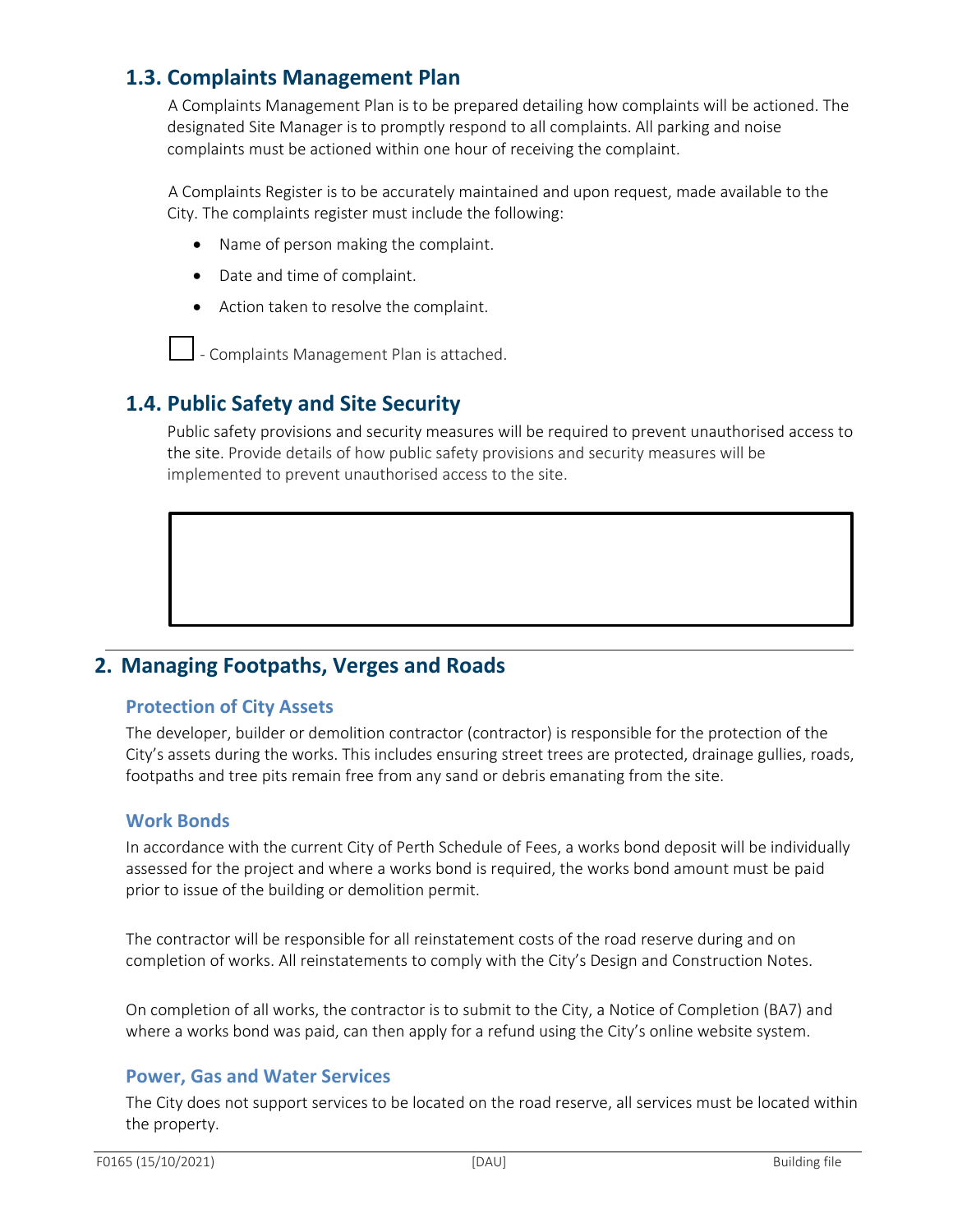#### **Road and Footpath Obstructions, Traffic and Pedestrian Management Plans**

An Obstruction Permit from the City is required if any part of the road reserve (road, footpath verge, laneway or mall), is to be obstructed by workers, material, trucks, cranes, bins or the like, for any period during the construction or demolition works.

A Traffic and Pedestrian Management Plan (TMP) is a requirement of the Obstruction Permit process and will be assessed when making application for an obstruction permit. A TMP is to be designed and implemented by a Traffic Company registered with Main Roads WA. The TMP is to identify and resolve any potential traffic and pedestrian issue that could arise

Apply online on the City's website for an obstruction permit and attach your TMP to that application.

Please do not attach the TMP to the CMP application, it will not be assessed.

## **2.1. Site Plan**

Submit an appropriately scaled 1:100 or 1:200 site plan showing the exact locations of existing City assets and any proposed temporary facilities of:

|                       | Existing City Assets to be included in Site Plan:                                                                                                      | Shown (Yes or N/A) |
|-----------------------|--------------------------------------------------------------------------------------------------------------------------------------------------------|--------------------|
| 1.                    | Kerbing.                                                                                                                                               |                    |
| 2.                    | Street trees.                                                                                                                                          |                    |
| 3.                    | Seats.                                                                                                                                                 |                    |
| 4.                    | Bins.                                                                                                                                                  |                    |
| 5.                    | Signage.                                                                                                                                               |                    |
| 6.                    | Drainage gully.                                                                                                                                        |                    |
| 7.                    | Light and Power poles.                                                                                                                                 |                    |
| 8.                    | CCTV poles.                                                                                                                                            |                    |
|                       |                                                                                                                                                        |                    |
|                       | Proposed Temporary Facilities to be shown in Site Plan:                                                                                                | Shown (Yes or N/A) |
| 1.                    | Hoarding, gantry or scaffold structures, if on road reserve.                                                                                           |                    |
| $\overline{2}$        | Work zone area, if on road reserve.                                                                                                                    |                    |
| 3.                    | Temporary crossover, if on road reserve.                                                                                                               |                    |
| $\mathcal{A}_{\cdot}$ | Site sheds and Amenities, not supported on road reserve.                                                                                               |                    |
| 5.                    | Material hoist or concrete mixer, if on road reserve.                                                                                                  |                    |
| 6.                    | Waste disposal bin locations.                                                                                                                          |                    |
| 7.                    | Washdown area for excess concrete from trucks and pumps.<br>Not supported on road reserve and must not washdown into<br>tree pit or stormwater system. |                    |
| 8.                    | Washdown area for truck wheels to prevent soil on roads.                                                                                               |                    |

Note, separate applications for permits are required to install any temporary facility on the road reserve (roads, footpath, verge etc).

‐ Site Plan showing City Assets and Proposed Temporary Facilities is attached.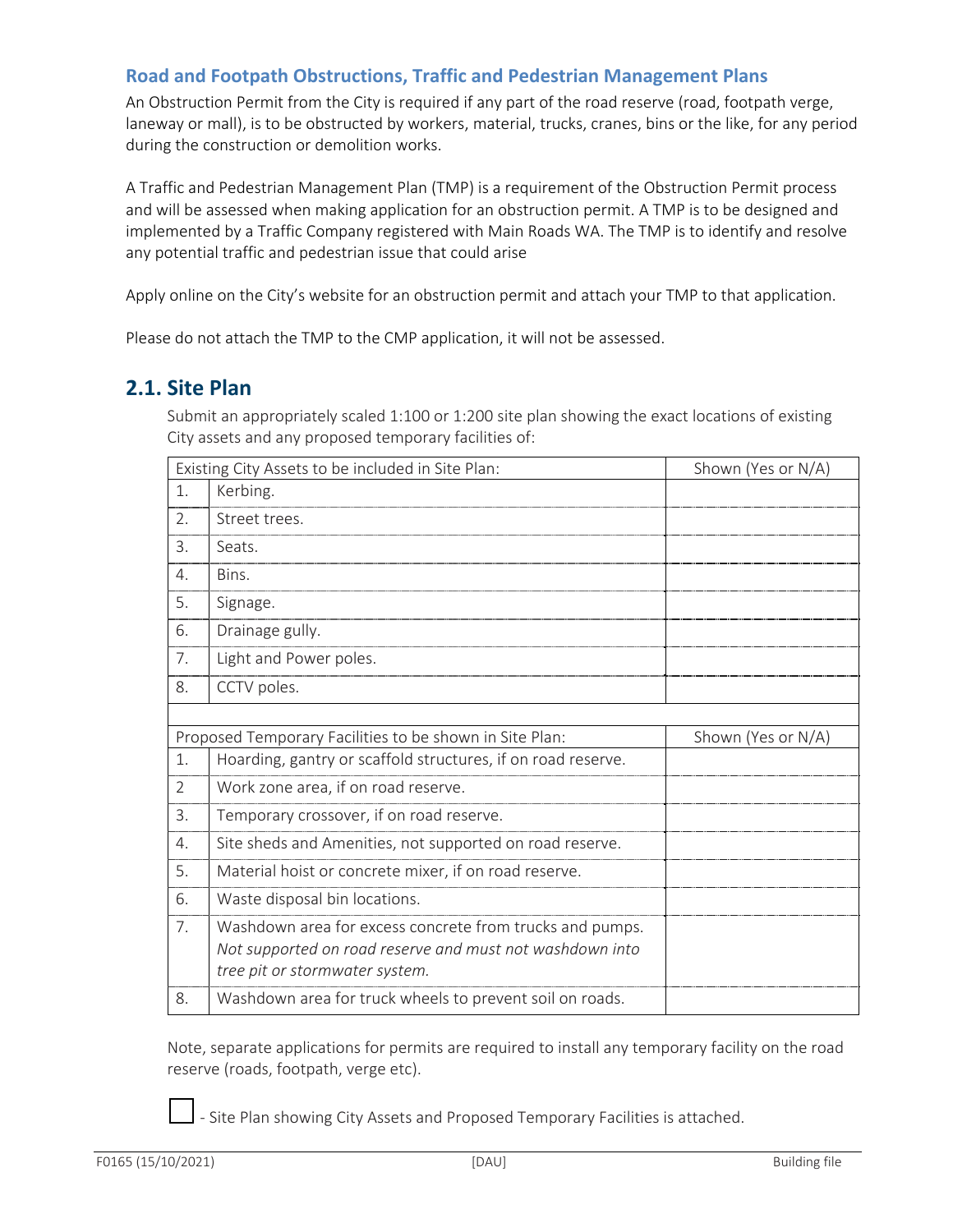# **2.2. Dilapidation Report**

The City requires a Dilapidation Report to be submitted detailing the current condition of all City assets adjacent to the worksite. It is also recommended a separate dilapidation report for your records be undertaken of any existing damage to adjacent buildings prior to any works commencing, do not submit this report.

‐ Dilapidation Report of City Assets only is attached.

## **2.3. Street Trees and Vegetation Management and Protection**

The City will not support the removal or detrimental pruning of any street tree or vegetation to facilitate a development. In accordance with AS 4970, street trees must be protected.

If the development could affect any street tree, vegetation or developed parks, a Vegetation Management Plan and/or Tree Management Plan must be developed in conjunction with a City of Perth Parks representative and be submitted for approval. If the works could affect a heritage listed or significant tree, the Tree Management Plan must be developed by a suitably qualified Arborist and submitted for approval. In this scenario, a Development Application may be required, even if the works are minor in nature. A project Arborist must be employed by the contractor to oversee tree protection.

Provide details how Street Trees and Vegetation will be protected. Write `N/A' if not applicable.

‐ Where required, Vegetation and/or Tree Management Plan is attached.

## **2.4. Parking Provisions for Worksite Personnel**

Adequate parking provisions for worksite personnel should be arranged. Any illegal parking on verges, footpaths, in restricted areas or overstaying the permitted parking sign restriction will incur a penalty. Provide details of parking arrangements for worksite personnel.

## **2.5. Signs on Hoarding, Gantry, Scaffold or Work Structures**

Provide details of any display sign proposed on the street frontage or within view of public areas exceeding  $1m<sup>2</sup>$  and will be in position for longer than 3 months. Write  $N/A'$  if not applicable.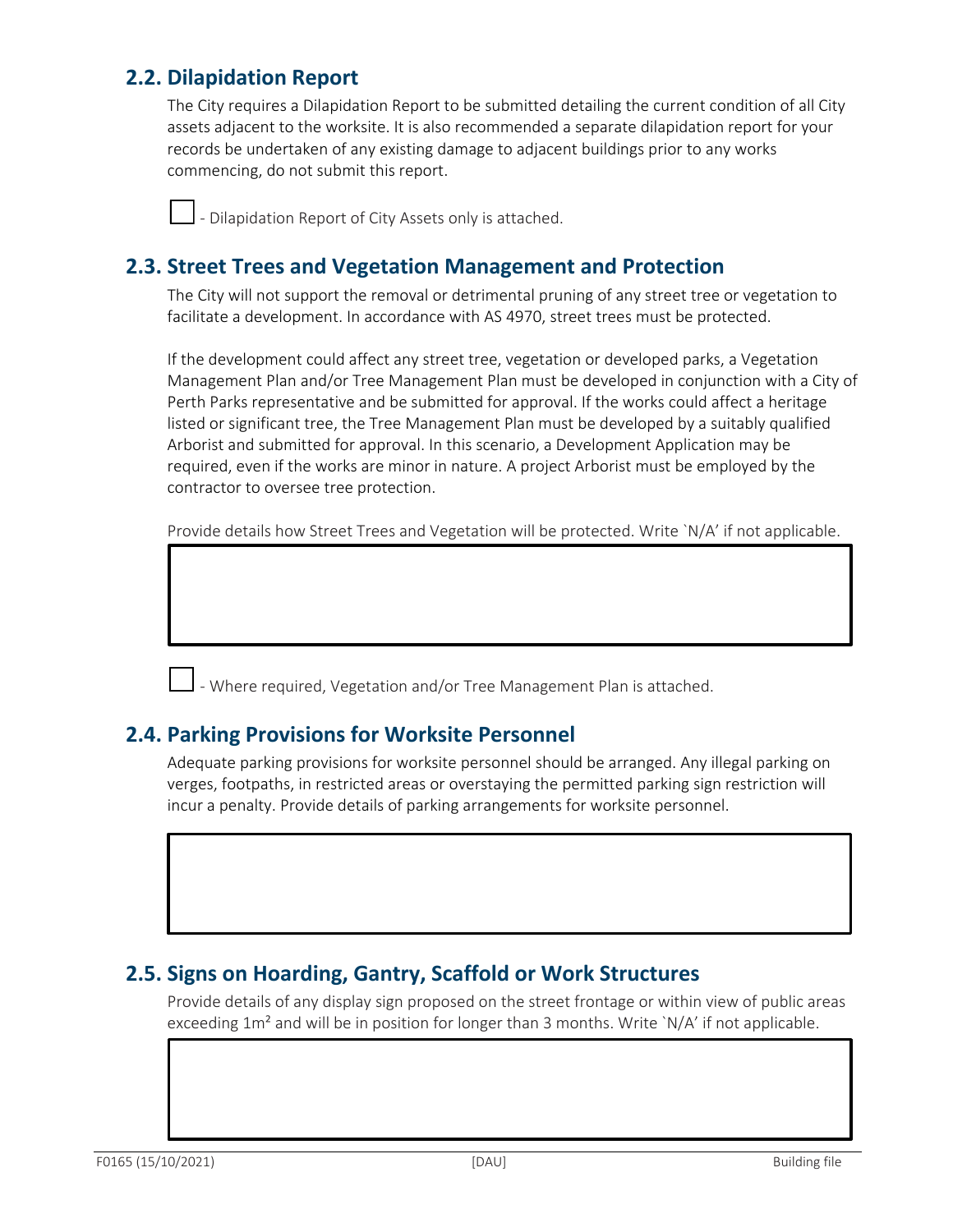# **2.6. Retaining Wall on Site Boundary to Road Reserve**

If a retaining wall (Sheet Piling, Diaphragm Wall, or Secant Wall, etc) is proposed on the site boundary to the road reserve, submit for City approval:

‐ A detailed drawing designed and certified by a practising Engineer is attached.

## **2.7. Ground Anchors**

If Ground Anchors into the road reserve are proposed, submit for City approval:



 ‐ A detailed drawing designed and certified by a practising Engineer is attached, showing extent of ground anchors having a minimum depth clearance of 750mm from ground level.



‐ CCTV inspection report of City stormwater drainage system in vicinity of anchors attached.

‐ Evidence from affected service providers stating no objection to the proposal are attached.

# **2.8. Ground Stabilisation or Underpinning**

If Ground Stabilisation or Underpinning into road reserve is proposed, submit for City approval:

‐ A detailed drawing designed and certified by a practising Engineer is attached.

## **3. Environmental Management**

#### **Environmental Plan**

To ensure compliance with OSH and Environmental Protection Act requirements, you need to give due consideration to all activities that could cause noise, vibration, dust, sand and other disturbances to nearby businesses, noise sensitive premises and the general public. Due consideration should also be given to the impact of any dewatering, acid sulphate soils and hazardous materials.

#### **Noise Management**

In accordance with the *Environmental Protection (Noise) Regulations 1997 (*Regulation 13):

- Construction work being undertaken shall comply with the control of environmental noise practices set out in the AS 2436‐2010 Guide to Noise Control and Construction, Maintenance and Demolition Sites (Clause 6).
- Equipment used for the construction or demolition work must be the quietest reasonable available.

#### **Work Hours**

Permissible work hours are from 7am ‐7pm Monday to Saturday. Any other hour or day, which include Sundays and Public Holidays, is considered to be out of hours and can only be approved where the works are essential and cannot be carried out during normal hours. Applications for out of hours construction work must include a Noise Management Plan and must be submitted for approval at least 7 days prior to the construction or demolition work commencing.

#### **Control of Sand and Dust**

The builder or demolition contractor is to take appropriate measures to control the drift of sand and dust from the site, including frequent sweeping of roads and footpaths.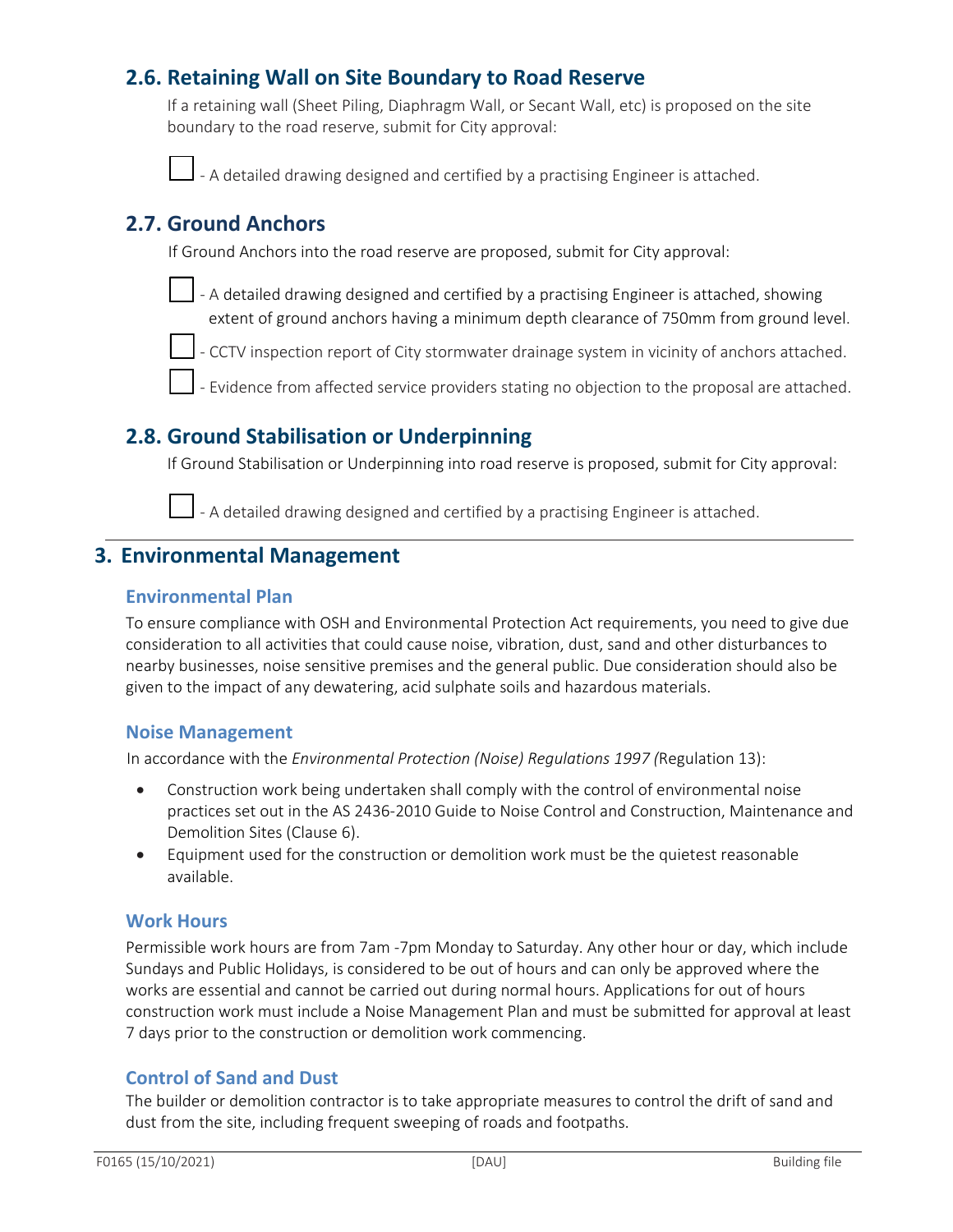#### **Control of Vibration**

If any building operations or earthworks involve the use of equipment that could cause damage by vibration or settlement to the surrounding or nearby properties or to the adjacent road reserve or laneway, will require a BA20 submitted when making application for building or demolition permit.

#### **Hazardous Material Management**

The purpose of a Hazardous Material Management Plan is to limit potential exposure during demolition and to ensure the transport and disposal of the hazardous waste is in accordance with the Health (Asbestos) Regulation 1992 and the Environmental Protection (Controlled Waste) Regulation 2004.

The removal of any amount of friable asbestos must be carried out by a licensed person or business in accordance with the Occupational Safety and Health Act 1984.

In accordance with Australian Standard AS 2601 – Demolition of Structures – A Hazardous Material Survey must be conducted to identify the presence of hazardous material such as:

- Asbestos.
- Lead or lead components.
- Polychlorinated Biphenyls.
- PCB's.
- Any other hazardous materials.

#### **Waste Material Recovery**

Construction and demolition sites create half of Western Australia's waste stream and therefore, the City encourages builders to plan to achieve maximum material recovery through their waste collection and processes. Builders should aim to meet the state target of a minimum 75% material recovery.

## **3.1. Dewatering**

If dewatering into the City's drainage system is proposed, then a Geotechnical Report and a Dewatering Management Plan is to be submitted for review. Approval will be subject to water being suitably treated and managed prior to disposal. If the area is subject to Acid Sulphate Soils or other contaminants, then discharging into the City's drainage system will not be permitted.

If dewatering into the City drainage system, then:

‐ Geotechnical Report is attached.

‐ Dewatering Management Plan is attached.

## **3.2. Stormwater Management Plan**

The City does not support diverting stormwater runoff from a construction site into City drains.

Acknowledging not all sites require stormwater management during construction, however, if stormwater management is required, then provide a Stormwater Management Plan detailing how the stormwater will be managed onsite.



‐ Stormwater Management Plan is attached.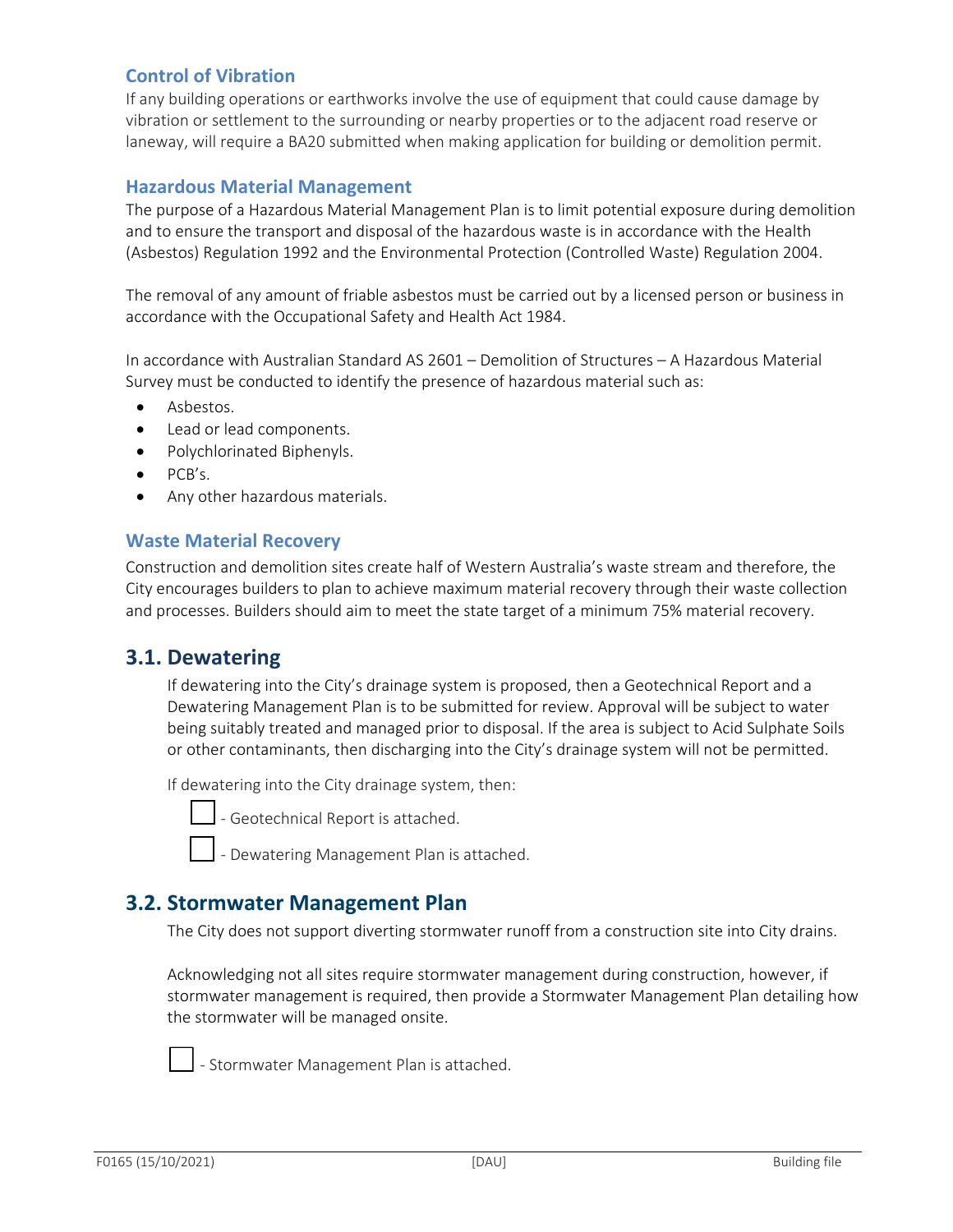## **4. Access Through or Storage on Private Property**

## **4.1. Access Through Adjoining Property**

If access through an adjoining property, Right‐of‐Way, or Reserve is required, the contractor is to obtain written authorisation from all affected property owners. A detailed site plan showing the proposed access path and a copy of the written authorisation letters to be provided to the City.



‐ Site Plan showing proposed Access Path is attached.

‐ Written Authorisation Letters from all affected properties are attached.

## **4.2. Storage on Private Property**

If another property will be used for storage of materials or other associated construction uses, the contractor is to obtain and provide to the City, written authorisation from all affected property owners. A Planning Approval may also be required.



‐ Written Authorisation Letters from all affected properties are attached.

## **5. Tower Cranes**

## **5.1. Tower Cranes in Protected Airspace**

The City is within the Perth Airport protected airspace and in accordance with the Airport Act 1996, use of a tower crane in the protected airspace requires the contractor to apply in writing to the airport 28 days prior to the proposed activity.

Where a tower crane is proposed, the contractor is required to provide the City with a copy of the airport approval.

More information can be found at: ‐ Department of Infrastructure, Regional Development and Cities Website: https://infrastructure.gov.au/aviation/safety/protection/crane.aspx

Perth Airport Website:

http://perthairport.com.au/home/corporate/planning‐and‐projects/airspace‐protection



‐ A copy of Airport Approval is attached.

## **5.2. Tower Cranes in Adjoining Airspace**

Any use of the adjoining airspace, including over the road reserve, will require the contractor to obtain and provide to the City, a written authorisation letter from the affected property owners.

Note, use of the airspace over the road reserve requires written authorisation from the City.



‐ Written Authorisation Letters from all affected properties are attached